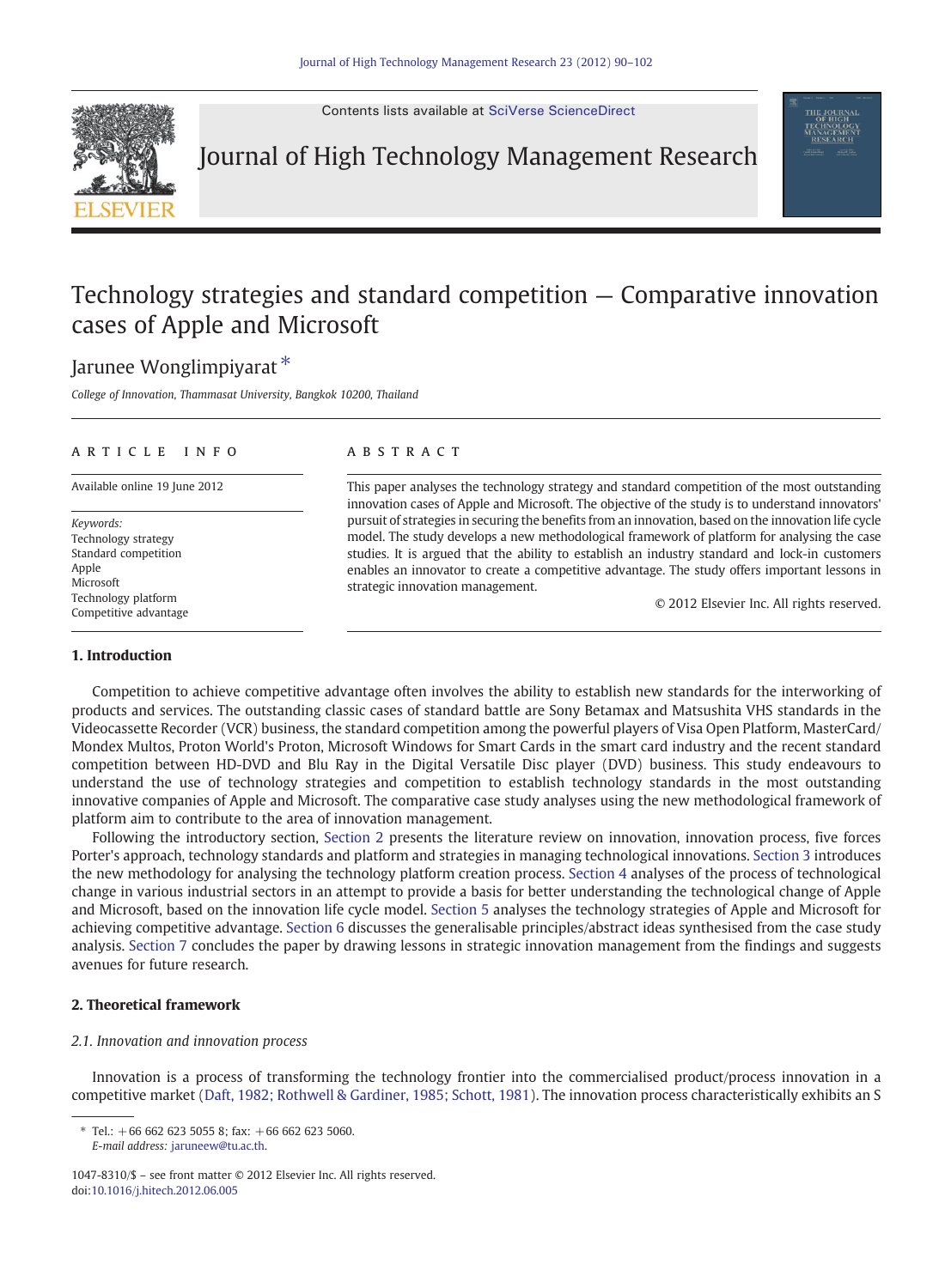pattern. The stages along the S-curve are characterised by the efforts of the innovator to adapt a technological development (invention) for transformation into an innovation (commercial product). The innovation process can be described by the forces of technology push ([Schumpeter, 1939](#page--1-0)) and demand pull ([Schmookler, 1962\)](#page--1-0) or their interaction [\(Freeman, 1982\)](#page--1-0) as triggers of innovation. Technology push views the innovation process as simple linear and sequential with emphasis on research and development. Demand pull views the innovation process as simple, linear and sequential with emphasis on the market [\(Brem &](#page--1-0) [Voigt, 2009; Hung, 2010; Matthyssens, Vandenbempt, & Berghman, 2006\)](#page--1-0).

Given the competitive environment of the innovation/diffusion process in the industry, [Utterback and Abernathy \(1975\)](#page--1-0) developed the innovation life cycle model to describe the process of innovation and the degree of technological change (Fig. 1). The analysis of the innovation process in this paper is based on the concept of innovation life cycle since the model provides a basis to understand a process of commercialisation. It is argued that the industry plays an important role in the innovation process since innovations are developed along with the markets for them. According to [Fisher and Pry \(1971\)](#page--1-0), when a new innovation reaches about 5% penetration of the potential application market, it provides a reasonable base for forecasting the speed and ultimate penetration achievable.

[Vernon \(1966\)](#page--1-0)'s Product Life Cycle (PLC) is a classical model explaining the development as a pattern of product substitution (the S-curve pattern). The phases along the PLC reflect innovation diffusion — the progress of product/process innovations along the stages of introduction, growth, maturity and decline. Vernon's PLC shows a progression of innovation from process innovation to product innovation ([Fig. 2](#page--1-0)).

#### 2.2. Five forces Porter's approach

The influential work in innovation strategy is owed to Michael [Porter \(1980, 1985\).](#page--1-0) Porter emphasised the use of competitive strategy as the way to achieve competitive advantage in the 1970s and 1980s. His notions are based on the resource-based approach by [Barney \(1986\)](#page--1-0), [Cool and Schendel \(1988\),](#page--1-0) [Penrose \(1959\)](#page--1-0), and [Wernerfelt \(1984, 1989\)](#page--1-0) who argue convincingly that strategies to cope with a changing competitive environment are associated with the firm's capabilities. The firm's capabilities have been described as amalgam of resources — technology, organisational capabilities, experiences and relationships [\(Fahy,](#page--1-0) [1996; Reed & DeFillippi, 1990\)](#page--1-0).

Porter pioneered the 'Five Forces' approach for analysing the firms' strategic position. The five forces of competitive position model are: relations with suppliers; bargaining power of buyers; threats of new entrants; threats of substitute products or services; and rivalry amongst existing firms ([Fig. 3](#page--1-0)). He argues that a firm's strategy is influenced by these forces and suggests the firm to find a position in an industry to defend itself against the forces or to influence them in its favour [\(Porter, 1980](#page--1-0)).

#### 2.3. Technology standards and platform

In the path of innovation diffusion, standards can affect the environment of competition ([Hawkins, Mansell, & Skea, 1995;](#page--1-0) [Wonglimpiyarat, 2005](#page--1-0)). The ability to establish standards could provide a technology platform allowing the innovation to progress from a firm level towards a country or even a global level. The level of innovation commercialisation suggests two patterns of development:

(i) The pattern of development with uniform standardisation. The diffusion requires standardisation among multiplayers as in the case of credit cards, debit cards, mobile telephony, containerisation and electronic data interchange (EDI). Many players interacting with other system users on real time basis for low value transaction enforce standardisation.



Fig. 1. The innovation life cycle model. Source: [Utterback and Abernathy \(1975\).](#page--1-0)